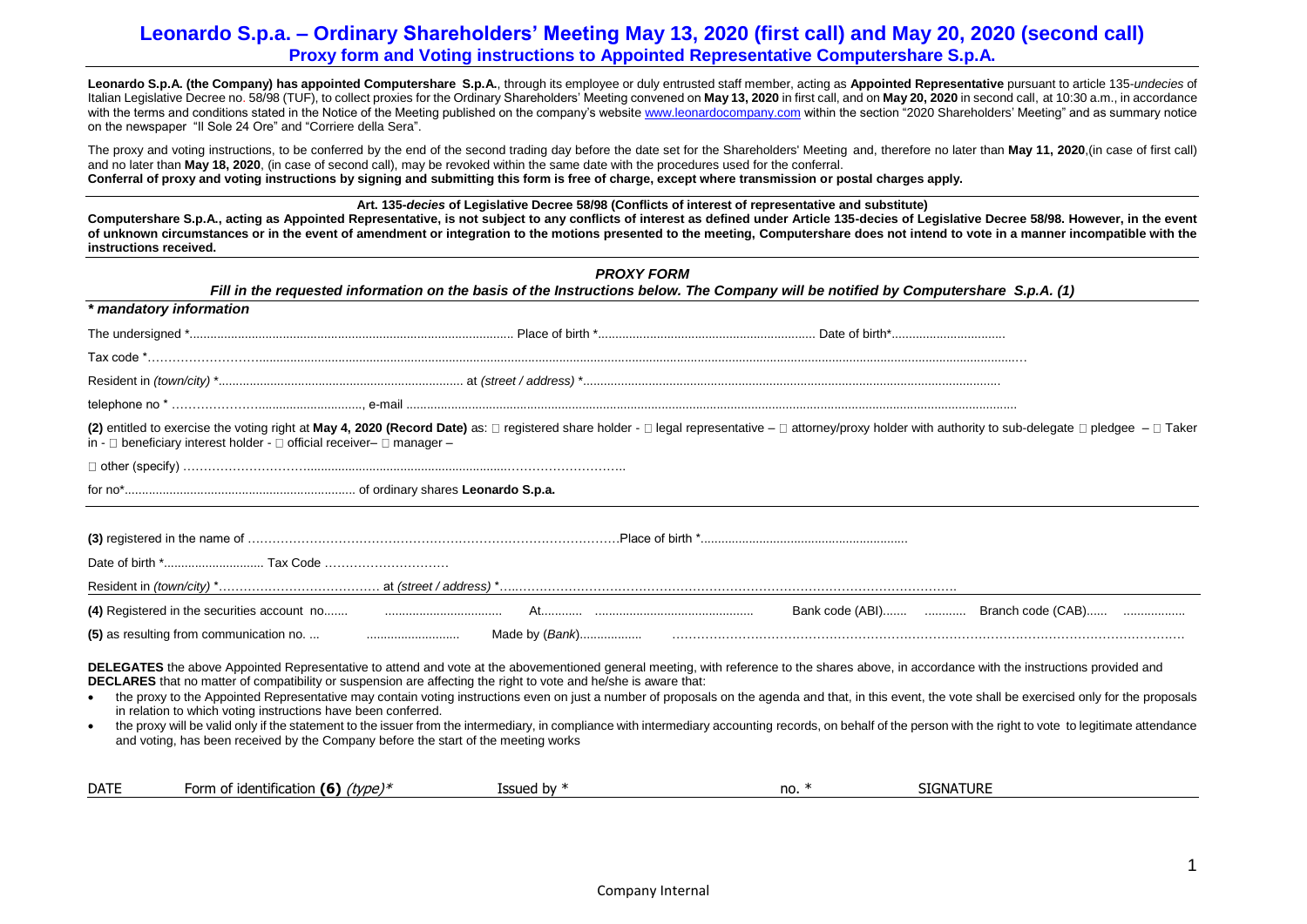## *VOTING INSTRUCTIONS*

## *(For use of Appointed Representative only - tick relevant boxes and send to Computershare S.p.A. as per the instructions for filling in)*

### The undersigned *(7)*

**INSTRUCTS** the Appointed Representative to vote at the above indicated shareholders' meeting as follow *(8)*

**Be aware that this proxy form is subject to any modification in order to consider the integration of the agenda of the Shareholders' Meeting, pursuant the art. 126***bis* **Legislative Decree no. 58/98, within ten days of the publication of the notice of the Meeting, i.e. within April 14, 2020. In this case, this proxy form shall promptly replace on the Company's website**  [www.leonardocompany.com](http://www.leonardocompany.com/) **within the section "2020 Shareholders' Meeting".**

|                                | <b>VOTING INSTRUCTIONS</b>                                          |
|--------------------------------|---------------------------------------------------------------------|
| <b>RESOLUTIONS TO BE VOTED</b> | <b>Section A/C: F</b> (for), <b>C</b> (against), <b>A</b> (abstain) |
|                                | <b>Section B: Confirm, Cancel, Modify</b>                           |
|                                | previous instructions                                               |

| 1. Financial Statements at 31 December 2019 of Sistemi Dinamici S.p.A. and relevant Reports of the Board of Directors, Board of Statutory Auditors and Independent<br>Auditors. Resolutions related thereto. (9) |      |      |  |                     |                                |  |  |
|------------------------------------------------------------------------------------------------------------------------------------------------------------------------------------------------------------------|------|------|--|---------------------|--------------------------------|--|--|
| <b>Section A</b>                                                                                                                                                                                                 |      |      |  | Voting Instructions |                                |  |  |
| A - vote for resolution proposed by the Board of Directors                                                                                                                                                       |      |      |  |                     |                                |  |  |
| <b>Section B</b>                                                                                                                                                                                                 | Conf | Canc |  |                     | <b>Mod</b> voting instructions |  |  |
| $B$ – vote for unknown circumstances (10)                                                                                                                                                                        | Conf | Canc |  |                     |                                |  |  |
| <b>Section C</b>                                                                                                                                                                                                 |      |      |  | Voting Instructions |                                |  |  |
| $C1$ - vote for resolution proposed by the holder of the majority interest, including the relative majority interest (11)                                                                                        |      |      |  |                     |                                |  |  |
| $C2$ – vote for resolution proposed by                                                                                                                                                                           |      | (11  |  |                     |                                |  |  |

| 2. Financial Statements at 31 December 2019 of Leonardo S.p.a. and relevant Reports of the Board of Directors, Board of Statutory Auditors and Independent Auditors.<br>Resolutions related thereto. Presentation of the Consolidated Financial Statements at 31 December 2019. (9) |      |      |                                |  |                     |  |  |  |
|-------------------------------------------------------------------------------------------------------------------------------------------------------------------------------------------------------------------------------------------------------------------------------------|------|------|--------------------------------|--|---------------------|--|--|--|
| <b>Section A</b>                                                                                                                                                                                                                                                                    |      |      | Voting Instructions            |  |                     |  |  |  |
| A – vote for resolution proposed by the Board of Directors                                                                                                                                                                                                                          |      |      |                                |  |                     |  |  |  |
| <b>Section B</b>                                                                                                                                                                                                                                                                    | Conf | Canc | <b>Mod</b> voting instructions |  |                     |  |  |  |
| $B$ – vote for unknown circumstances (10)                                                                                                                                                                                                                                           | Conf | Canc |                                |  |                     |  |  |  |
| <b>Section C</b>                                                                                                                                                                                                                                                                    |      |      |                                |  | Voting Instructions |  |  |  |
| $C_1$ – vote for resolution proposed by the holder of the majority interest, including the relative majority interest (11)                                                                                                                                                          |      |      |                                |  |                     |  |  |  |
| $C2$ – vote for resolution proposed by                                                                                                                                                                                                                                              |      |      |                                |  |                     |  |  |  |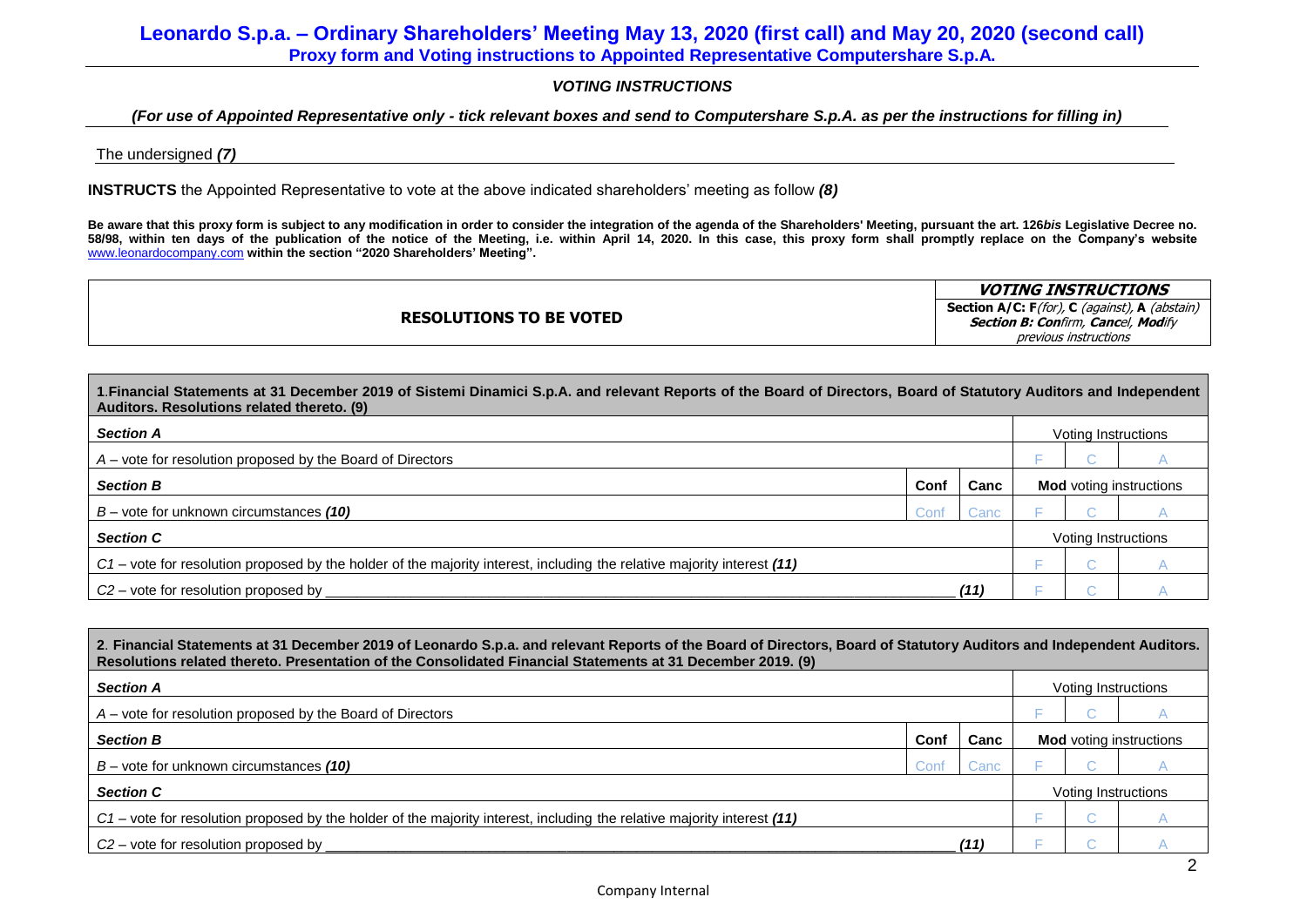| 3. Determination of the number of members of the Board of Directors (13)                                                |       |      |                                |  |                     |  |  |
|-------------------------------------------------------------------------------------------------------------------------|-------|------|--------------------------------|--|---------------------|--|--|
| <b>Section B</b>                                                                                                        | Conf  | Canc | <b>Mod</b> voting instructions |  |                     |  |  |
| $B$ – vote for unknown circumstances (10)                                                                               | Conf. | Canc |                                |  |                     |  |  |
| <b>Section C</b>                                                                                                        |       |      |                                |  | Voting Instructions |  |  |
| C1 – vote for resolution proposed by the holder of the majority interest, including the relative majority interest (11) |       |      |                                |  |                     |  |  |
| $C2$ – vote for resolution proposed by                                                                                  |       | (11) |                                |  |                     |  |  |

| 4. Determination of the term of office of the Board of Directors. (13)                                                  |      |      |                     |                                |  |  |  |
|-------------------------------------------------------------------------------------------------------------------------|------|------|---------------------|--------------------------------|--|--|--|
| <b>Section B</b>                                                                                                        | Conf | Canc |                     | <b>Mod</b> voting instructions |  |  |  |
| $B$ – vote for unknown circumstances (10)                                                                               | ∴onf | Canc |                     |                                |  |  |  |
| <b>Section C</b>                                                                                                        |      |      | Voting Instructions |                                |  |  |  |
| C1 – vote for resolution proposed by the holder of the majority interest, including the relative majority interest (11) |      |      |                     |                                |  |  |  |
| $C2$ – vote for resolution proposed by                                                                                  |      | (11) |                     |                                |  |  |  |

| 5. Appointment of the members of the Board of Directors. (12)                                                                       |      |      |                                |  |                     |  |  |  |
|-------------------------------------------------------------------------------------------------------------------------------------|------|------|--------------------------------|--|---------------------|--|--|--|
| <b>Section A</b>                                                                                                                    |      |      | Voting Instructions            |  |                     |  |  |  |
| $A$ – vote For the list (motion) with the number to be fill in the side box or vote Contrary/Abstention to all lists (motions) (12) |      |      |                                |  |                     |  |  |  |
| <b>Section B</b>                                                                                                                    | Conf | Canc | <b>Mod</b> voting instructions |  |                     |  |  |  |
| $B$ – vote for unknown circumstances (10)                                                                                           | Cont | Canc |                                |  |                     |  |  |  |
| <b>Section C</b>                                                                                                                    |      |      |                                |  | Voting Instructions |  |  |  |
| $C_1$ – vote for resolution proposed by the holder of the majority interest, including the relative majority interest (11)          |      |      |                                |  |                     |  |  |  |
| $C2$ – vote for resolution proposed by                                                                                              |      | (11  |                                |  |                     |  |  |  |

| 6. Appointment of the Chairman of the Board of Directors. (13)                                                          |      |      |                                |  |  |  |  |  |
|-------------------------------------------------------------------------------------------------------------------------|------|------|--------------------------------|--|--|--|--|--|
| <b>Section B</b>                                                                                                        | Conf | Canc | <b>Mod</b> voting instructions |  |  |  |  |  |
| $B$ – vote for unknown circumstances (10)                                                                               |      | Cand |                                |  |  |  |  |  |
| <b>Section C</b>                                                                                                        |      |      | Voting Instructions            |  |  |  |  |  |
| C1 – vote for resolution proposed by the holder of the majority interest, including the relative majority interest (11) |      |      |                                |  |  |  |  |  |
| $C2$ – vote for resolution proposed by                                                                                  |      | (11  |                                |  |  |  |  |  |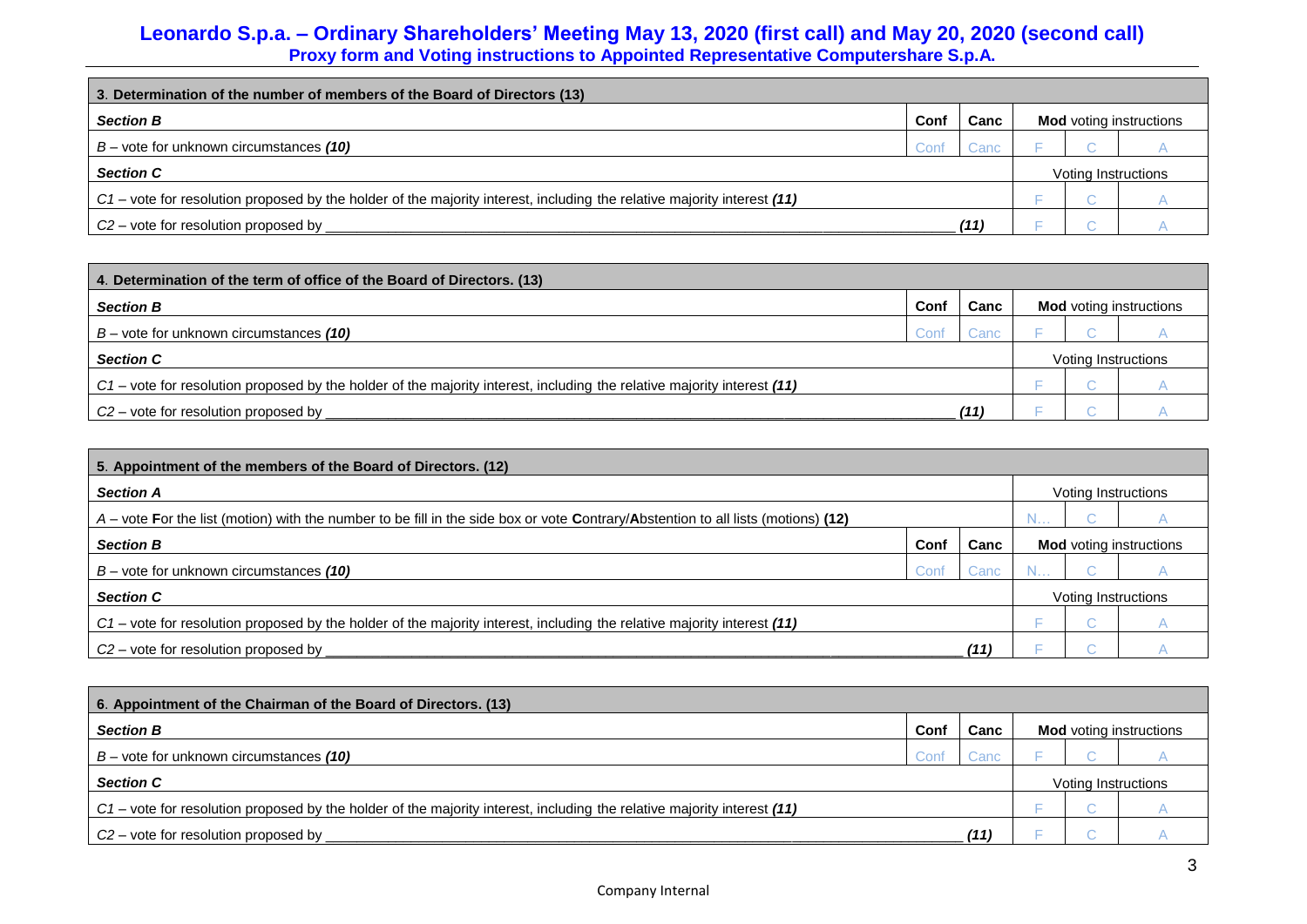| 7. Determination of the remuneration of the Board of Directors. (13)                                                    |      |       |                                |                     |  |  |  |
|-------------------------------------------------------------------------------------------------------------------------|------|-------|--------------------------------|---------------------|--|--|--|
| <b>Section B</b>                                                                                                        | Conf | Canc  | <b>Mod</b> voting instructions |                     |  |  |  |
| $B$ – vote for unknown circumstances (10)                                                                               | ∴onf | ڪanc∶ |                                |                     |  |  |  |
| <b>Section C</b>                                                                                                        |      |       |                                | Voting Instructions |  |  |  |
| C1 – vote for resolution proposed by the holder of the majority interest, including the relative majority interest (11) |      |       |                                |                     |  |  |  |
| $C2$ – vote for resolution proposed by                                                                                  |      |       |                                |                     |  |  |  |

| 8. 88/98. 8. Report on the policy regarding remuneration and fees paid: resolution on the first section pursuant to Art. 123-ter, paragraph 3-ter, of Legislative Decree No. 58/98.<br>$(9)^{i}$ |             |      |                     |  |                                |  |  |
|--------------------------------------------------------------------------------------------------------------------------------------------------------------------------------------------------|-------------|------|---------------------|--|--------------------------------|--|--|
| <b>Section A</b>                                                                                                                                                                                 |             |      | Voting Instructions |  |                                |  |  |
| $A$ – vote for resolution proposed by the Board of Directors                                                                                                                                     |             |      |                     |  |                                |  |  |
| <b>Section B</b>                                                                                                                                                                                 | Conf        | Canc |                     |  | <b>Mod</b> voting instructions |  |  |
| $B$ – vote for unknown circumstances (10)                                                                                                                                                        | <b>Conf</b> | Canc |                     |  |                                |  |  |
| <b>Section C</b>                                                                                                                                                                                 |             |      |                     |  | Voting Instructions            |  |  |
| C1 – vote for resolution proposed by the holder of the majority interest, including the relative majority interest (11)                                                                          |             |      |                     |  |                                |  |  |
| $C2$ – vote for resolution proposed by                                                                                                                                                           |             | (11) |                     |  |                                |  |  |

| 9. Report on the policy regarding remuneration and fees paid: resolution on the second section pursuant to Art. 123-ter, paragraph 6, of Legislative Decree No. 58/98.<br>$(9)$ <sup>ii</sup> |      |      |                                |  |                     |  |  |  |
|-----------------------------------------------------------------------------------------------------------------------------------------------------------------------------------------------|------|------|--------------------------------|--|---------------------|--|--|--|
| <b>Section A</b>                                                                                                                                                                              |      |      | Voting Instructions            |  |                     |  |  |  |
| $A$ – vote for resolution proposed by the Board of Directors                                                                                                                                  |      |      |                                |  |                     |  |  |  |
| <b>Section B</b>                                                                                                                                                                              | Conf | Canc | <b>Mod</b> voting instructions |  |                     |  |  |  |
| $B$ – vote for unknown circumstances (10)                                                                                                                                                     | Conf | Canc |                                |  |                     |  |  |  |
| <b>Section C</b>                                                                                                                                                                              |      |      |                                |  | Voting Instructions |  |  |  |
| C1 – vote for resolution proposed by the holder of the majority interest, including the relative majority interest (11)                                                                       |      |      |                                |  |                     |  |  |  |
| $C2$ – vote for resolution proposed by                                                                                                                                                        |      | (11) |                                |  |                     |  |  |  |

 $\overline{a}$ 

<sup>&</sup>lt;sup>i</sup> Be aware that, in accordance to art. 123-ter, paragraph 3-ter, TUF the Resolution is binding

ii Be aware that, in accordance to art. 123-ter, paragraph 6, TUF the Resolution is not binding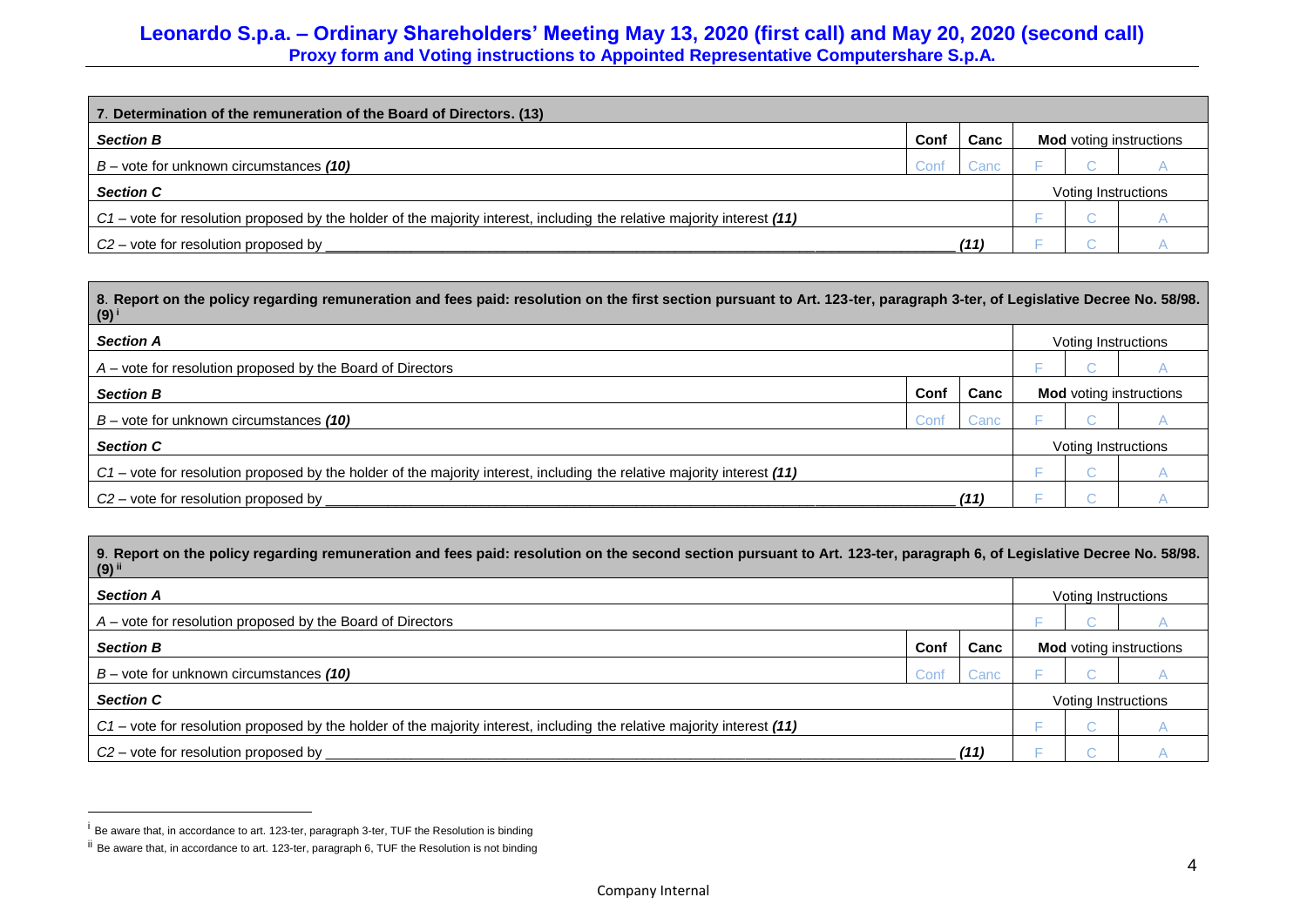| 10. Appointment of the Independent Auditors for the 2021-2029 nine-year period. Resolutions related thereto. (9)           |      |      |                                |     |                     |  |  |  |
|----------------------------------------------------------------------------------------------------------------------------|------|------|--------------------------------|-----|---------------------|--|--|--|
| <b>Section A</b>                                                                                                           |      |      | Voting Instructions            |     |                     |  |  |  |
| A1 – vote for favorite assignment proposed by the Supervisory Board                                                        |      |      |                                |     |                     |  |  |  |
| A2 - vote for alternative assignment proposed by the Supervisory Board                                                     |      |      |                                |     |                     |  |  |  |
| <b>Section B</b>                                                                                                           | Conf | Canc | <b>Mod</b> voting instructions |     |                     |  |  |  |
| $B$ – vote for unknown circumstances (10)                                                                                  | Conf | Canc |                                |     |                     |  |  |  |
| <b>Section C</b>                                                                                                           |      |      |                                |     | Voting Instructions |  |  |  |
| $C_1$ - vote for resolution proposed by the holder of the majority interest, including the relative majority interest (11) |      |      |                                | o a |                     |  |  |  |
| $C2$ – vote for resolution proposed by                                                                                     |      | (11  |                                |     |                     |  |  |  |

| Vote for proposals allowed ex lege (11) |  |  |
|-----------------------------------------|--|--|
| Vote for proposals allowed ex lege      |  |  |

 $\blacksquare$  DATE  $\blacksquare$  SIGNATURE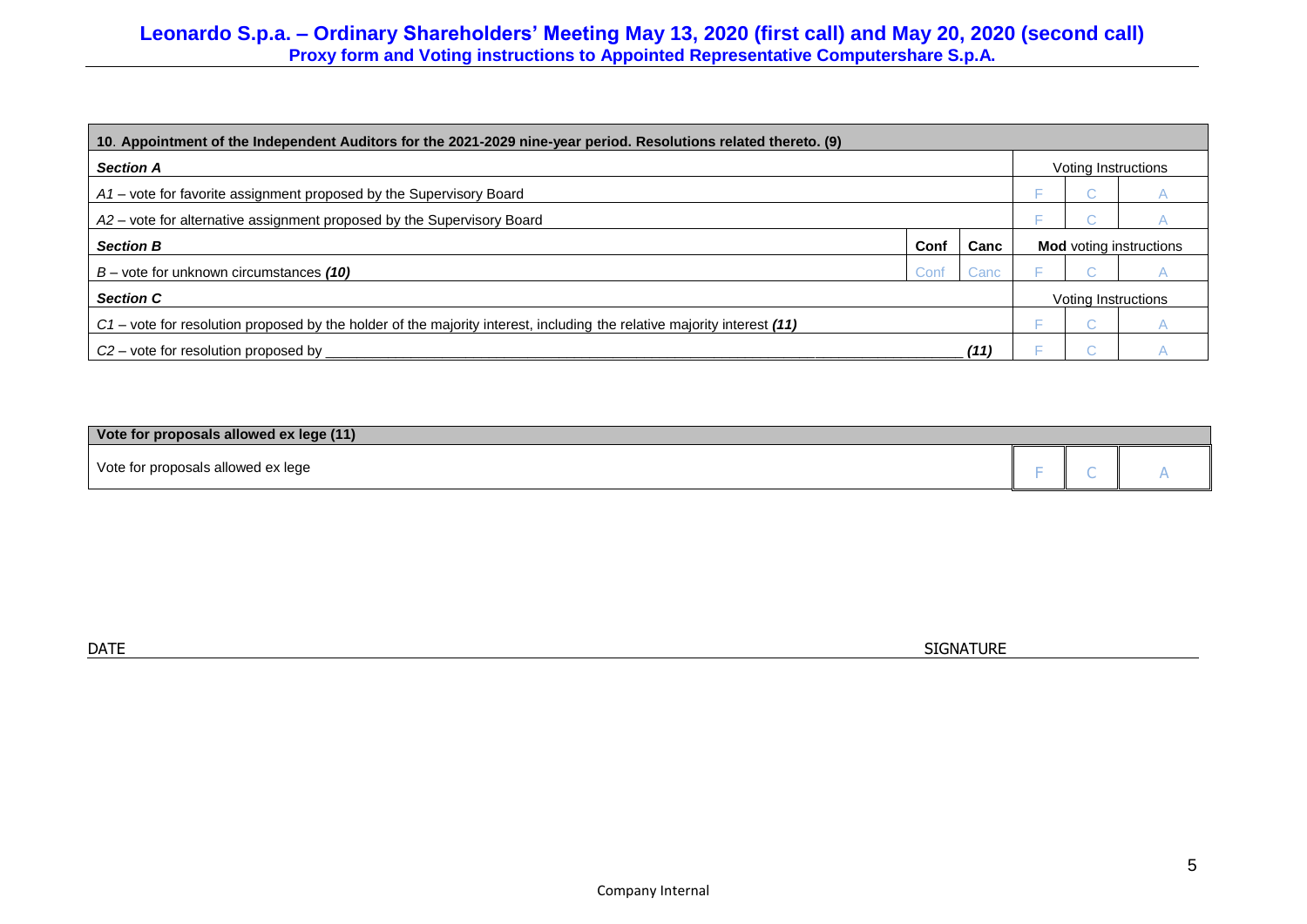#### *Instructions for filling in and submitting the form*

- *1. The Proxy form must be notified to the Company (together with a valid ID document and, in case, the documentation providing proof of the signatory power) via the Appointed*  Representative together with the Voting Instructions reserved to him within May 11, 2020 (in case of first call) and May 18, 2020 (in case of second call) using one of the following methods:
	- Online: completing the online form available on the Company's website, assuming that the Proxy Grantor (as Individual or as Legal Entity), in order to receive the credential ID, is *enabled to identify himself with the required documentation or is a Registered Email Holder;*
	- *Registered Email Holders (PEC): as an attachment document (PDF format) sent to [ufficioroma@pecserviziotitoli.it](mailto:ufficioroma@pecserviziotitoli.it) in the event that the Proxy Grantor (as Individual or as Legal Entity) is a Registerd Email Holder;*
	- Digital Signature Holders (FEA): as an attachment document with digital signature sent to [ufficioroma@pecserviziotitoli.it](mailto:ufficioroma@pecserviziotitoli.it) in the event that the Proxy Grantor (as Individual or as *Legal Entity) is a Digital Signature Holder;*
	- *Common Email address Holders: as an attachment document (PDF format) sent t[o ufficioroma@pecserviziotitoli.it.](mailto:ufficioroma@pecserviziotitoli.it) In this case, the hard copy of the proxy shall be sent via ordinary mail service to Computershare S.p.A. ref. "Delega Assemblea Leonardo S.p.a.", via Monte Giberto 33, 00138 Roma as soon as possible;*
	- *Via FAX: number + 39 06 4541 7450. In this case, the hard copy of the proxy shall be sent via ordinary mail service to Computershare S.p.A. ref. "Delega Assemblea Leonardo S.p.a.", via Monte Giberto 33, 00138 Roma as soon as possible.*

*The transmission of the Proxy Form in a manner and in terms other than those indicated above or the exclusive transmission by post, will not guarantee the correct assignment of the proxy to the Designated Representative.*

- *2. Specify the capacity of the proxy signatory and, where applicable, attach documentary proof of his power.*
- *3. To be completed only if the registered shareholder is different from the proxy signatory; mandatory indications on relevant personal details must be included.*
- *4. Provide the securities account number, Bank Codes and Branch Codes of the Depository, or in any case its name, available in the securities account statement.*
- *5. Reference to the communication made by the intermediary and its name.*
- *6. Provide details of a valid form of identification of the proxy signatory.*
- *7. Provide the name and surname of the signatory of the Proxy form and Voting instructions.*
- *8. Pursuant to article 135-*undecies*, subsection 3, of Italian Legislative Decree no. 58/1998, "Shares for which full or partial proxy is conferred are calculated for the purpose of determining due constitution of the shareholders' meeting. With regard to proposals for which no voting instructions are given, the shares of the shareholder concerned are not considered in calculating the majority and the percentage of capital required for the resolutions to be carried".*
- *9. The resolutions proposed to the Shareholders' Meeting, which are briefly referred to herein, are reported in the illustrative reports published on the company website* [www.leonardocompany.com](http://www.leonardocompany.com/) *within the section "Corporate Governance / 2020 Shareholders Meeting" or are published on the mentioned section in accordance with the current regulation. Computershare S.p.A., as Appointed Representative, has not personal interest in the mentioned proposals. However, in the event of unknown circumstances, Computershare does not intend to vote in a manner incompatible with the instructions received in Sections A, B and C of the voting instructions.*
- *10. In the event of a new proposal not published within the deadline required by law is submitted to the Meeting, the Appointed Representative shall not express any vote without instructions. Nevertheless, should relevant circumstances occur, which are unknown at the time of issue of the proxy and which cannot be notified to the proxy grantor, one of the following options may be chosen: a) confirm the voting instruction already expressed; b) cancel the voting instruction already expressed; c) amend the voting instruction already expressed. If no choice is made, the voting instructions expressed in sub a) are confirmed.*
- 11. Section available only if in reference to it, a resolution proposal has been submitted pursuant to the paragraph of the notice of call "Presentation of individual resolution proposals pursuant *to art. 126-bis, paragraph 1, penultimate period, of the Consolidated Finance Act" below. The individual resolution proposals will be published on the Leonardo S.p.a. website, section "2020 Shareholders' Meeting ", by May 8, 2020.*
- *12. Indicate the number of the list that you want to vote "for" or indicate your preference to vote against (C) or to abstain (A) which will apply to all lists. If only one list is presented, the voting*  instructions will relate to that one. The lists submitted by shareholders by April 20, 2020 will be published by April 22, 2020 on the Company's website [www.leonardocompany.com](http://www.leonardocompany.com/) within *the section "Shareholders Meeting 2020".*
- *13. Regarding the points n. 3, 4, 6 and 7, as the Board of Directors has refrained from making proposals to the Shareholders' Meeting, it is required to complete section C).*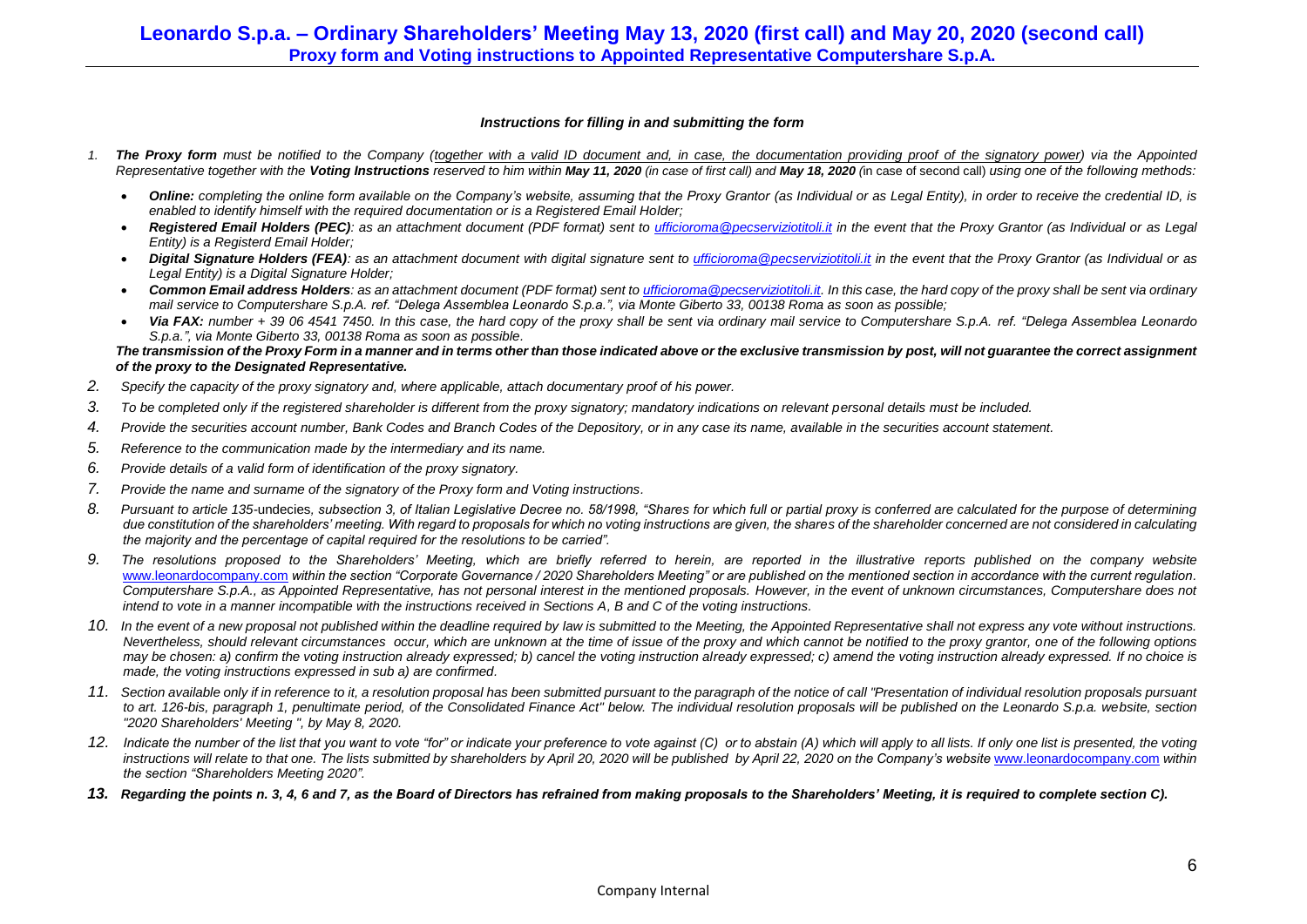#### *Italian Legislative Decree no. 58/98 (T.U.F) Article 126-bis*

### *(Integration of the agenda of the shareholders' meeting and presentation of new proposed resolutions)*

Shareholders, who individually or jointly account for one fortieth of the share capital may ask, within ten days of publication of the notice calling the shareholders' meeting, or within five days in the event of calling the meeting in accordance with article 125-bis, subsection 3 or article 104, subsection 2, for the integration of the list of items on the agenda, specifying in the request, the additional items they propose or presenting proposed resolution on items already on the agenda. The requests, together with the certificate attesting ownership of the share, are presented in writing, by correspondence or electronically, in compliance with any requirements strictly necessary for the identification of the applicants indicated by the company. Those with voting rights may individually present proposed resolutions in the shareholders' meeting. For cooperative companies the amount of the capital is determined by the statutes also in derogation of article 13[5-bis.](http://www.consob.it/mainen/documenti/english/laws/fr_decree58_1998.htm#sdfootnote595bissym) 

2. Integrations to the agenda or the presentation of further proposed resolutions on items already on the agenda, in accordance with subsection 1, are disclosed in the same ways as prescribed for the publication of the notice calling the meeting, at least fifteen days prior to the date scheduled for the shareholders' meeting. Additional proposed resolutions on items already on the agenda are made available to the public in the ways pursuant to article 125-ter, subsection 1, at the same time as publishing news of the presentation. Terms are reduced to seven days in the case of shareholders' meetings called in accordance with article 104, subsection 2 or in the case of a shareholders' meeting convened in accordance with article 125-bis, subsection 3.

3. The agenda cannot be supplemented with items on which, in accordance with the law, the shareholders ' meeting resolved on proposal of the administrative body or on the basis of a project or report prepared by it, other than those specified under article 125-ter, subsection 1.

## *Article 135-***decies**

### *(Conflict of interest of the representative and substitutes*)

1. Conferring proxy upon a representative in conflict of interest is permitted provided that the representative informs the shareholder in writing of the circumstances giving rise to such conflict of interest and provided specific voting instructions are provided for each resolution in which the representative is expected to vote on behalf of the shareholder. The representative shall have the onus of proof regarding disclosure to the shareholder of the circumstances giving rise to the conflict of interest. Article 1711, second subsection of the Italian Civil Code does not apply.

2. In any event, for the purposes of this article, conflict of interest exists where the representative or substitute:

a) has sole or joint control of the company, or is controlled or is subject to joint control by that company;

b) is associated with the company or exercises significant influence over that company or the latter exercises significant influence over the representative;

c) is a member of the board of directors or control body of the company or of the persons indicated in paragraphs a) and b);

d) is an employee or auditor of the company or of the persons indicated in paragraph a);

e) is the spouse, close relative or is related by up to four times removed of the persons indicated in paragraphs a) to c);

f) is bound to the company or to persons indicated in paragraphs a), b), c) and e) by independent or employee relations or other relations of a financial nature that compromise independence.

3. Replacement of the representative by a substitute in conflict of interest is permitted only if the substitute is indicated by the shareholder. In such cases, subsection 1 shall apply. Disclosure obligations and related onus of proof in any event remain with the representative.

4. This article shall also apply in cases of share transfer by proxy.

### *Article 135-undecies*

### (*Appointed representative of a listed company*)

1. Unless the Articles of Association decree otherwise, companies with listed shares designate a party to whom the shareholders may, for each shareholders' meeting and within the end of the second trading day prior to the date scheduled for the shareholders' meeting, including for callings subsequent to the first, a proxy with voting instructions on all or some of the proposals on the agenda. The proxy shall be valid only for proposals on which voting instructions are conferred.

2. Proxy is conferred by signing a proxy form, the content of which is governed by a Consob regulation. Conferring proxy shall be free of charge to the shareholder. The proxy and voting instructions may be cancelled within the time limit indicated in subsection 1.

3. Shares for which full or partial proxy is conferred are calculated for the purpose of determining due constitution of the shareholders' meeting. With regard to proposals for which no voting instructions are given, the shares are not considered in calculating the majority and the percentage of capital required for the resolutions to be carried.

4. The person appointed as representative shall any interest, personal or on behalf of third parties, that he or she may have with respect to the resolution proposals on the agenda. The representative must also maintain confidentiality of the content of voting instructions received until scrutiny commences, without prejudice to the option of disclosing such information to his or her employees or collaborators, who shall also be subject to confidentiality obligations. The party appointed as representative may not be assigned proxies except in compliance with this article.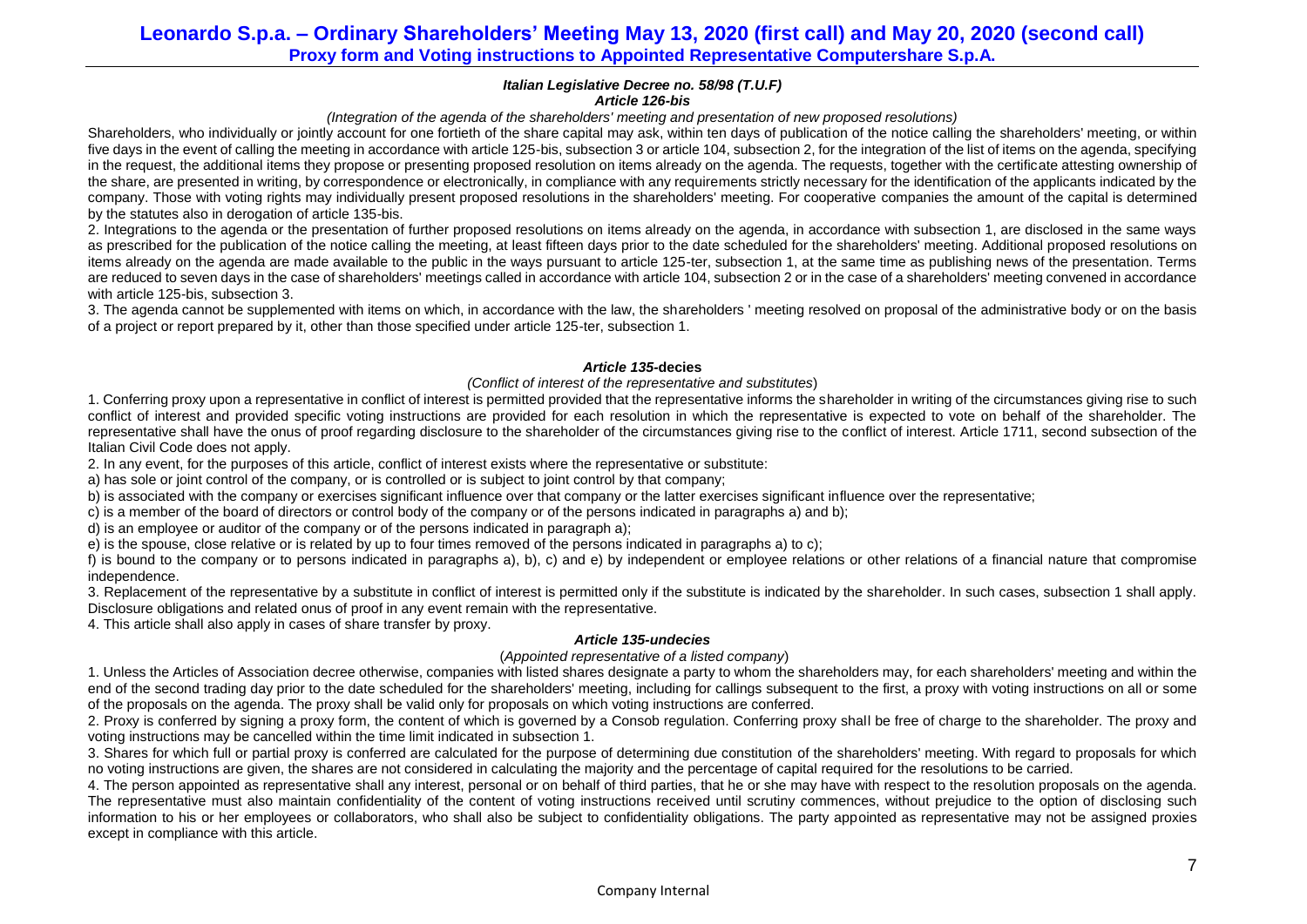5. By regulation pursuant to subsection 2, Consob may establish cases in which a representative failing to meet the indicated terms of Article 135-decies may express a vote other than that indicated in the voting instructions.

4. Shareholders requesting integration in accordance with subsection 1 shall prepare a report giving the reason for the proposed resolutions on the new items for which it proposes discussion or the reason relating to additional proposed resolutions presented on items already on the agenda. The report is sent to the administrative body within the final terms for presentation of the request for integration. The administrative body makes the report available to the public, accompanied by any assessments, at the same time as publishing news of the integration or presentation, in the ways pursuant to article 125-ter, subsection 1.

5. If the administrative body, or should it fail to take action, the board of auditors or supervisory board or management control committee fail to supplement the agenda with the new items or proposals presented in accordance with subsection 1, the court, having heard the members of the board of directors and internal control bodies, where their refusal to do so should prove to be unjustified, orders the integration by decree. The decree is published in the ways set out by article 125-ter, subsection 1

#### *Regulation adopted by CONSOB under resolution No. 11971 of 14 May 1999 Article 134*

*(Representative appointed by the company with listed shares)*

*1. The proxy form provided under Article 135-undecies of the Consolidated Law shall contain at least the information provided by the model set out in Annex 5A.*

*2. The representative that does not have any conflicts of interest as set out under Article 135-decies of the Consolidated Act, where expressly authorised by the delegating party, may express a vote not aligned to the instructions in case significant events occur that were not known at the time the proxy was issued, and that cannot be communicated to the*  delegating party, provided that it could be reasonably inferred that, had the delegating party known of these significant events, it would have given its approval, or in the event of *changes or additions to the proposals submitted to the shareholders' meeting.*

*3. When sub-paragraph 2 applies, the representative will state at the meeting:*

*a) the number of votes not expressed in accordance with the instructions received, or, in the event of a new proposal, expressed without instructions, with respect to the total number of votes exercised, distinguishing between abstentions, votes against and votes in favour;*

*b) the reasons behind the vote not expressed in accordance with the instructions received or in the absence of instructions.*

## **COVID-19: PROCEDURE FOR SUBMISSION OF INDIVIDUAL RESOLUTION PROPOSALS PREVIOUSLY TO SHAREHOLDERS' MEETING**

### **Submission of individual resolution proposals pursuant to Art. 126-bis, paragraph 1, penultimate sentence, of the Legislative Decree No. 58/98**

Due to the fact that the attendance to the Shareholders' Meeting and the exercise of the voting rights can only take place through the Designated Representative (Computershare S.p.A.), the Company, in order to make it possible for the parties concerned to exercise the right referred to in Art. 126-bis, paragraph 1, penultimate sentence, of Legislative Decree No. 58/98 - albeit with methods and terms duly compatible with the Covid-19 health emergency and with the unfailing requirement that the individual resolution proposals are known by the details of those entitled to attend the Meeting and exercise the voting rights in good time to provide voting instructions to the Designated Representative - provides that those entitled to attend the Shareholders' Meeting and exercise their voting rights may individually submit resolution proposals on topics already on the agenda by 6 May 2020, thus committing themselves to their subsequent publication.

In particular, the legitimacy to submit these proposals is subject to the receipt by the Company of the certification confirming the ownership of the shares as at 4 May 2020 ("record date"). Ownership can also be certified later, but within the third day (7 May 2020) following the "record date".

The resolution proposals must be submitted in writing by the legitimate Shareholders by fax to the number +3901010013250 or to the certified email address [assemblea@pec.leonardocompany.com,](mailto:assemblea@pec.leonardocompany.com) showing the express reference "Leonardo Shareholders' Meeting for 2020 - individual resolution proposals", the item on the agenda of the Shareholders' Meeting to which they refer, the text of the proposed resolution and the personal data of the applicant (surname and name, place and date of birth, tax code or all identification data in the case of an entity or company).

The proposals submitted within the terms and in the manner described above will be made available to the public, by the Company, no later than 8 May 2020 on the Company's website [\(www.leonardocompany.com,](http://www.leonardocompany.com/) section "2020 Shareholders' Meeting"), in order to allow those entitled to vote to express themselves consciously, also taking into account these new proposals and, therefore, allowing the Designated Representative to collect any voting instructions also on the same; to this end, it is recommended that those wishing to exercise their right to submit individual resolution proposals as envisaged in this paragraph send them as soon as possible, for the purpose of timely publication.